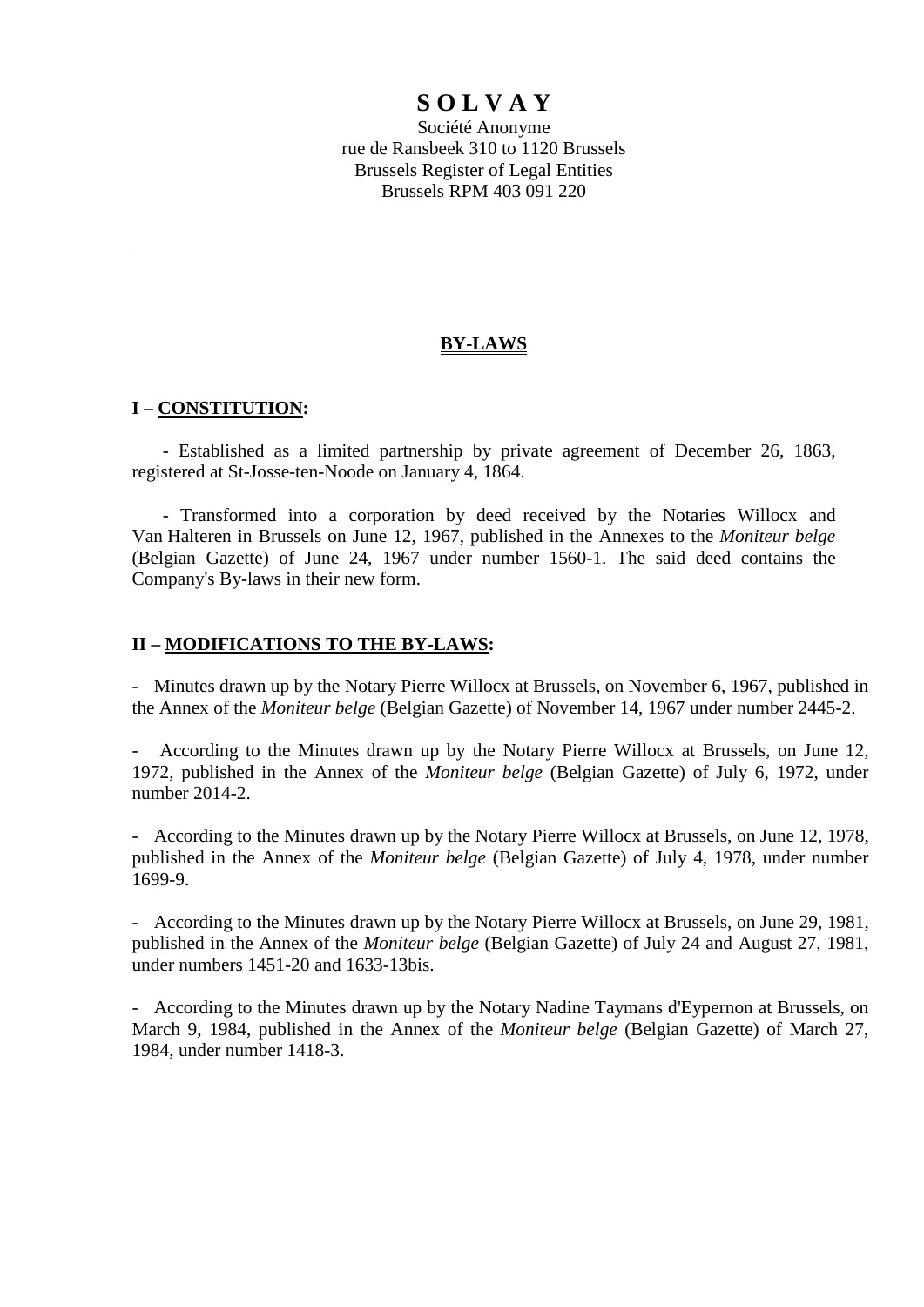- According to the Minutes drawn up by the Notary Nadine Taymans d'Eypernon at Brussels, on June 24, 1985, published in the Annex of the *Moniteur belge* (Belgian Gazette) of July 23, 1985, under number 850723-86.

- According to the Minutes drawn up by the Notary Pierre Willocx at Brussels, on June 6, 1988, published in the Annex of the *Moniteur belge* (Belgian Gazette) of July 2, 1988, under number 880702-146.

- According to the Minutes drawn up by the Notary Pierre Willocx at Brussels, on September 26, 1988, published in the Annex of the *Moniteur belge* (Belgian Gazette) of October 25, 1988, under number 881025-299.

- According to the Minutes drawn up by the Notary Pierre Willocx at Brussels, on November 28, 1988, published in the Annex of the *Moniteur belge* (Belgian Gazette) of December 24, 1988, under number 881224-523.

- According to the Minutes drawn up by the Notary Pierre Willocx at Brussels, on February 1, 1989, published in the Annex of the *Moniteur belge* (Belgian Gazette) of March 1, 1989, under number 890301-26.

- According to the Minutes drawn up by the Notary Pierre Willocx at Brussels, on June 3, 1991, published in the Annex of the *Moniteur belge* (Belgian Gazette) of June 28, 1991, under number 910628-79.

- According to the Minutes drawn up by the Notary Pierre Willocx at Brussels, on November 25, 1992, published in the Annex of the *Moniteur belge* (Belgian Gazette) of December 19, 1992, under number 921219-219.

- According to the Minutes drawn up by the Notary Bernard Willocx at Brussels, on October 25, 1993, published in the Annex of the *Moniteur belge* (Belgian Gazette) of November 19, 1993, under number 931119-98.

- According to the Minutes drawn up by the Notary Bernard Willocx at Brussels, on May 27, 1994, published in the Annex of the *Moniteur belge* (Belgian Gazette) of June 14, 1994, under number 940614-335.

- According to the Minutes drawn up by the Notary Bernard Willocx at Brussels, on June 6, 1994, published in the Annex of the *Moniteur belge* (Belgian Gazette) on July 1, 1994, under number 940701-401.

- According to the Minutes drawn up by the Notary Bernard Willocx at Brussels, on November 8, 1994, published in the Annex of the *Moniteur belge* (Belgian Gazette) of December 2, 1994, under number 941202-96.

- According to the Minutes drawn up by the Notary Bernard Willocx at Brussels, on March 9, 1995, published in the Annex of the *Moniteur belge* (Belgian Gazette) of March 31, 1995, under number 950331-37.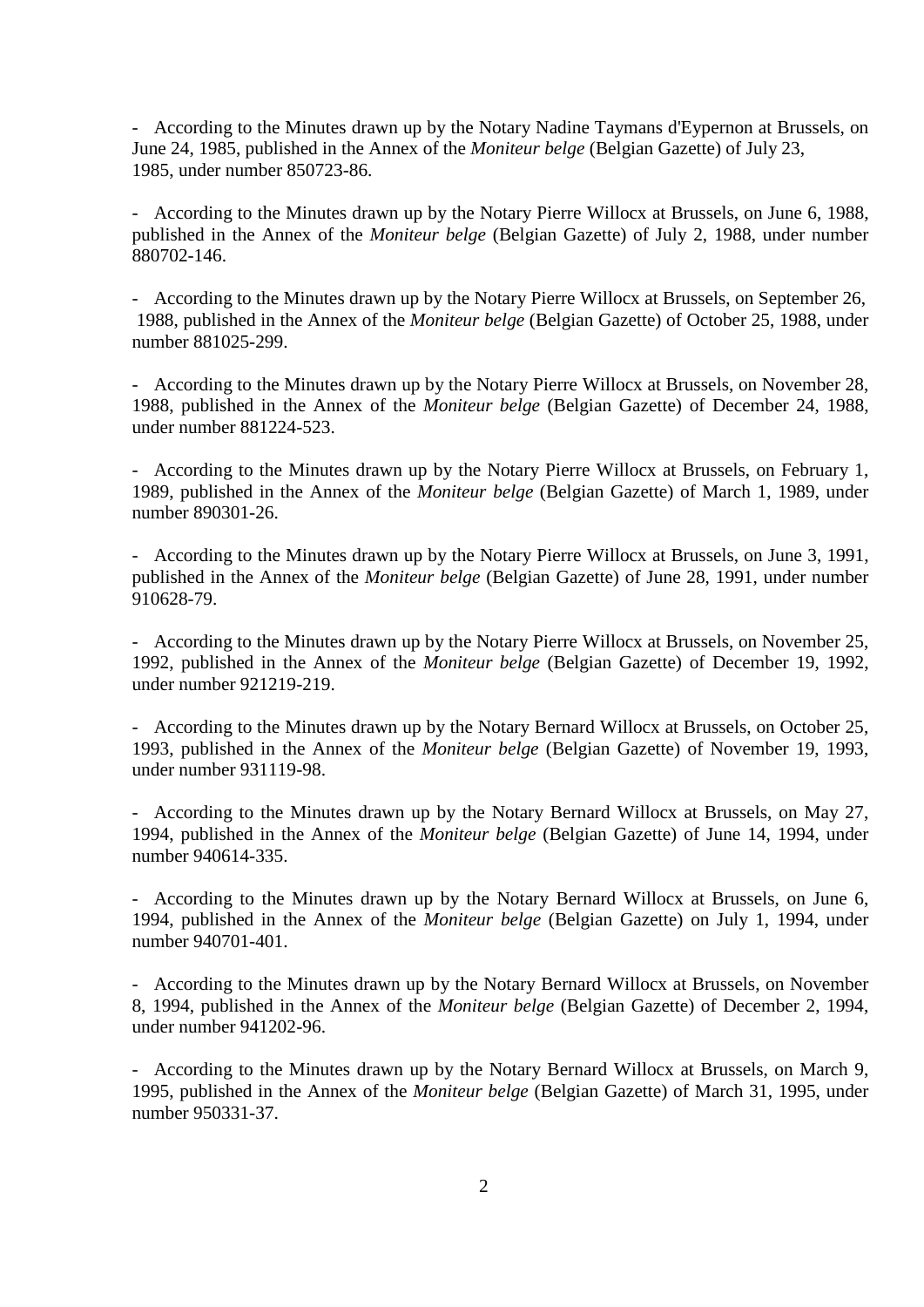- According to the Minutes drawn up by the Notary Bernard Willocx at Brussels, on October 10, 1995, published in the Annex of the *Moniteur belge* (Belgian Gazette) of October 31, 1995, under number 951031-498.

- According to the Minutes drawn up by the Notary Bernard Willocx at Brussels, on March 15, 1996, published in the Annex of the *Moniteur belge* (Belgian Gazette) of April 11, 1996, under number 960411-531.

- According to the Minutes drawn up by the Notary Bernard Willocx at Brussels, on October 15, 1996, published in the Annex of the *Moniteur belge* (Belgian Gazette) of November 9, 1996, under number 961109-407.

- According to the Minutes drawn up by the Notary Bernard Willocx at Brussels, on March 5, 1997, published in the Annex of the *Moniteur belge* (Belgian Gazette) of March 29, 1997, under number 970329-37.

- According to the Minutes drawn up by the Notary Bernard Willocx at Brussels, on June 5, 1997, published in the Annex of the *Moniteur belge* (Belgian Gazette) of July 1, 1997, under number 970701-465.

- According to the Minutes drawn up by the Notary Bernard Willocx at Brussels, on October 17, 1997, published in the Annex of the *Moniteur belge* (Belgian Gazette) of November 14, 1997, under number 971114-29.

- According to the Minutes drawn up by the Notary Bernard Willocx at Brussels, on April 7, 1998, published in the Annex of the *Moniteur belge* (Belgian Gazette) of May 1, 1998, under number 980501-199.

- According to the Minutes drawn up by the Notary André Van Isacker at Brussels, on June 4, 1998, published in the Annex of the *Moniteur belge* (Belgian Gazette) of July 2, 1998, under number 980702-57.

According to the Minutes drawn up by the Notary Bernard Willocx at Brussels, on October 12, 1998, published in the Annex of the *Moniteur belge* (Belgian Gazette) of November 5, 1998, under number 981105-350.

According to the Minutes drawn up by the Notary Bernard Willocx at Brussels, on March 8, 1999, published in the Annex of the *Moniteur belge* (Belgian Gazette) of March 24, 1999, under number 990324-261.

- According to the Minutes drawn up by the Notary Bernard Willocx at Brussels, on June 3, 1999, published in the Annex of the *Moniteur belge* (Belgian Gazette) of June 30, 1999, under number 990630-56.

According to the Minutes drawn up by the Notary Bernard Willocx at Brussels, on October 26, 1999, published in the Annex of the *Moniteur belge* (Belgian Gazette) of November 23, 1999, under number 991123-43.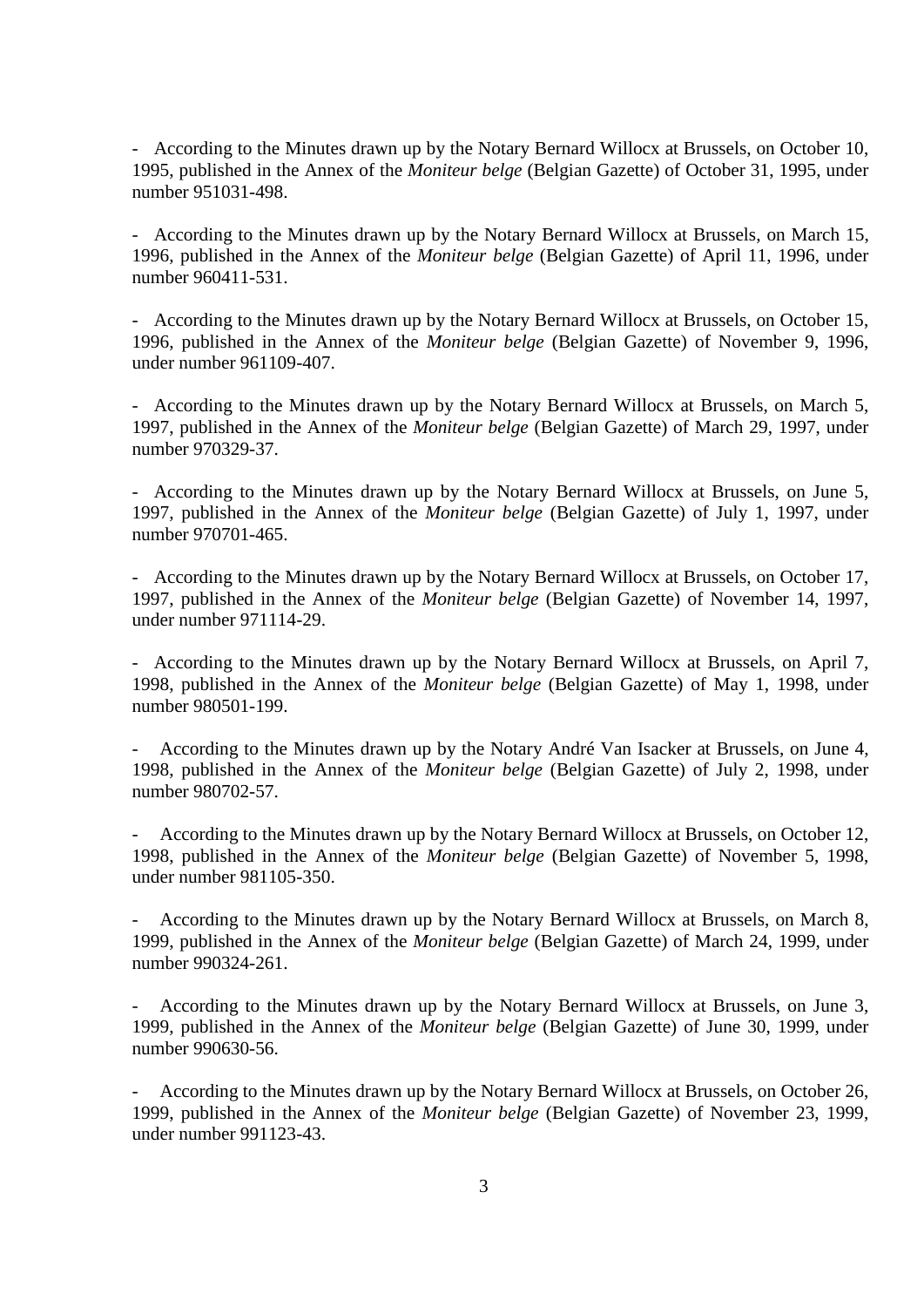- According to the Minutes drawn up by the Notary Bernard Willocx at Brussels, on March 23, 2000, published in the Annex of the *Moniteur belge* (Belgian Gazette) of April 15, 2000, under number 20000415-289.

- According to the Minutes drawn up by the Notary Bernard Willocx at Brussels, on June 5, 2000, published in the Annex of the *Moniteur belge* (Belgian Gazette) of June 28, 2000, under number 20000628-248.

- According to the Minutes drawn up by the Notary Bernard Willocx at Brussels, on October 17, 2000, published in the Annex of the *Moniteur belge* (Belgian Gazette) of November 9, 2000, under number 20001109-310.

- According to the Minutes drawn up by the Notary Pierre Willocx at Brussels, on March 20, 2001, published in the Annex of the *Moniteur belge* (Belgian Gazette) of April 11, 2001, under number 20010411-399.

- According to the Minutes drawn up by the Notary Bernard Willocx at Brussels, on October 9, 2001, published in the Annex of the *Moniteur belge (B*elgian Gazette) of November 6, 2001, under number 20011106-244.

According to the Minutes drawn up by the Notary Bernard Willocx at Brussels, on February 7, 2002, published in the Annex of the *Moniteur belge* (Belgian Gazette) of March 7, 2002, under number 20020307-79.

- According to the Minutes drawn up by the Notary Bernard Willocx at Brussels, on March 18, 2002, published in the Annex of the *Moniteur belge* (Belgian Gazette) of April 11, 2002, under number 20020411-286.

- According to the Minutes drawn up by the Notary Bernard Willocx at Brussels, on June 6, 2002, published in the Annex of the *Moniteur belge* (Belgian Gazette) of July 3, 2002, under number 20020703-459.

According to the Minutes drawn up by the Notary Bernard Willocx at Brussels, on October 8, 2002, published in the Annex of the *Moniteur belge* (Belgian Gazette) of October 29, 2002, under number 0132328.

- According to the Minutes drawn up by the Notary Bernard Willocx at Brussels, on June 5, 2003, published in the Annex of the *Moniteur belge* (Belgian Gazette) of June 30, 2003, under number 0072612.

- According to the Minutes drawn up by the Notary Bernard Willocx at Brussels, on March 22, 2004, published in the Annex of the *Moniteur belge* (Belgian Gazette) of April 20, 2004, under number 04059803.

- According to the Minutes drawn up by the Notary Bernard Willocx at Brussels, on October 21, 2004, published in the Annex of the *Moniteur belge* (Belgian Gazette) of November 22, 2004, under number 04159371.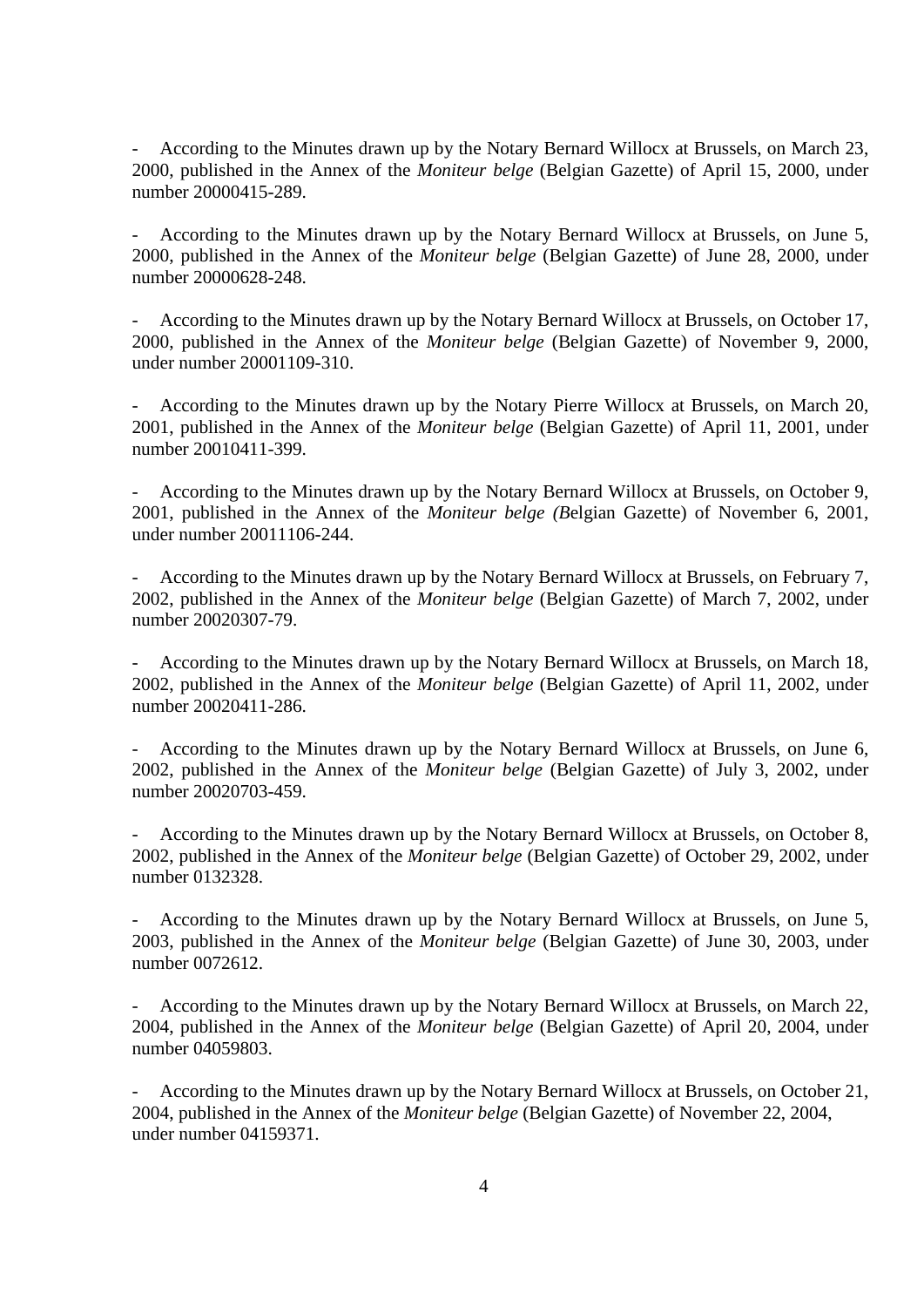- According to the Minutes drawn up by the Notary Bernard Willocx at Brussels, on April 1, 2005, published in the Annex of the *Moniteur belge* (Belgian Gazette) of April 15, 2005, under number 05060009.

- According to the Minutes drawn up by the Notary Bernard Willocx at Brussels, on June 2, 2005, published in the Annex of the *Moniteur belge* (Belgian Gazette) of June 24, 2005, under number 05089611.

- According to the Minutes drawn up by the Notary Bernard Willocx at Brussels, on September 27, 2005, published in the Annex of the *Moniteur belge* (Belgian Gazette) of October 13, 2005, under number 05149984.

- According to the Minutes drawn up by the Notary Bernard Willocx at Brussels, on March 27, 2006, published in the Annex of the *Moniteur belge* (Belgian Gazette) of April 20, 2006, under number 06069745.

According to the Minutes drawn up by the Notary Bernard Willocx at Brussels, on May 9, 2006, published in the Annex of the *Moniteur belge* (Belgian Gazette) of June 2, 2006, under number 06091276.

- According to the Minutes drawn up by the Notary Bernard Willocx at Brussels, on September 19, 2006 published in the Annex of the *Moniteur belge* (Belgian Gazette) of October 6, 2006, under number 06153425.

According to the Minutes drawn up by the Notary Bernard Willocx at Brussels, on May 8, 2007, published in the Annex of the *Moniteur belge* (Belgian Gazette) of May 31, 2007, under number 07077111.

- According to the Minutes drawn up by the Notary Bernard Willocx at Brussels, on May 13, 2008, published in the Annex of the *Moniteur belge* (Belgian Gazette) on June 3, 2008, under number 08080435.

- According to the Minutes drawn up by the Notary Bernard Willocx at Brussels, on May 12, 2009, published in the Annex of the *Moniteur belge* (Belgian Gazette) of June 4, 2009, under number 09077608.

- According to the Minutes drawn up by the Notary Bernard Willocx at Brussels, on May 10, 2011, published in the Annex of the *Moniteur belge* (Belgian Gazette) of June 6, 2011, under number 11083574.

According to the Deed received by the Notary Bernard Willocx at Brussels on February 8, 2012, published by excerpt in the Annex of the *Moniteur belge* (Belgian Gazette) of March 5, 2012 under number 12049589.

- According to the Minutes drawn up by the Notary Bernard Willocx at Brussels, on May 13, 2014.

- According to the Minutes drawn up by the Notary Bernard Willocx at Brussels, on November 17, 2015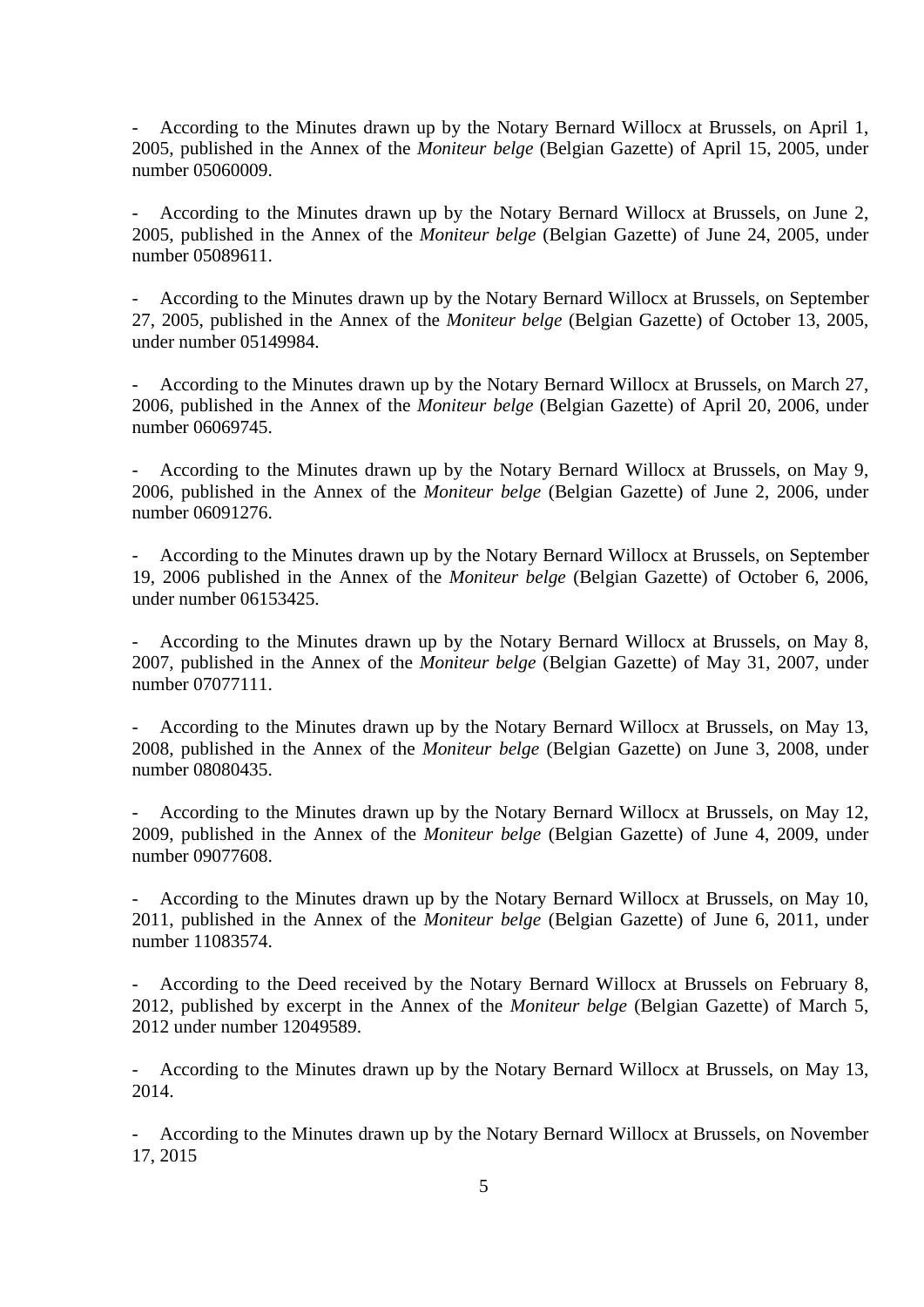- According to the Minutes drawn up by the Notary Bernard Wilocx at Brussesl , on December 21, 2015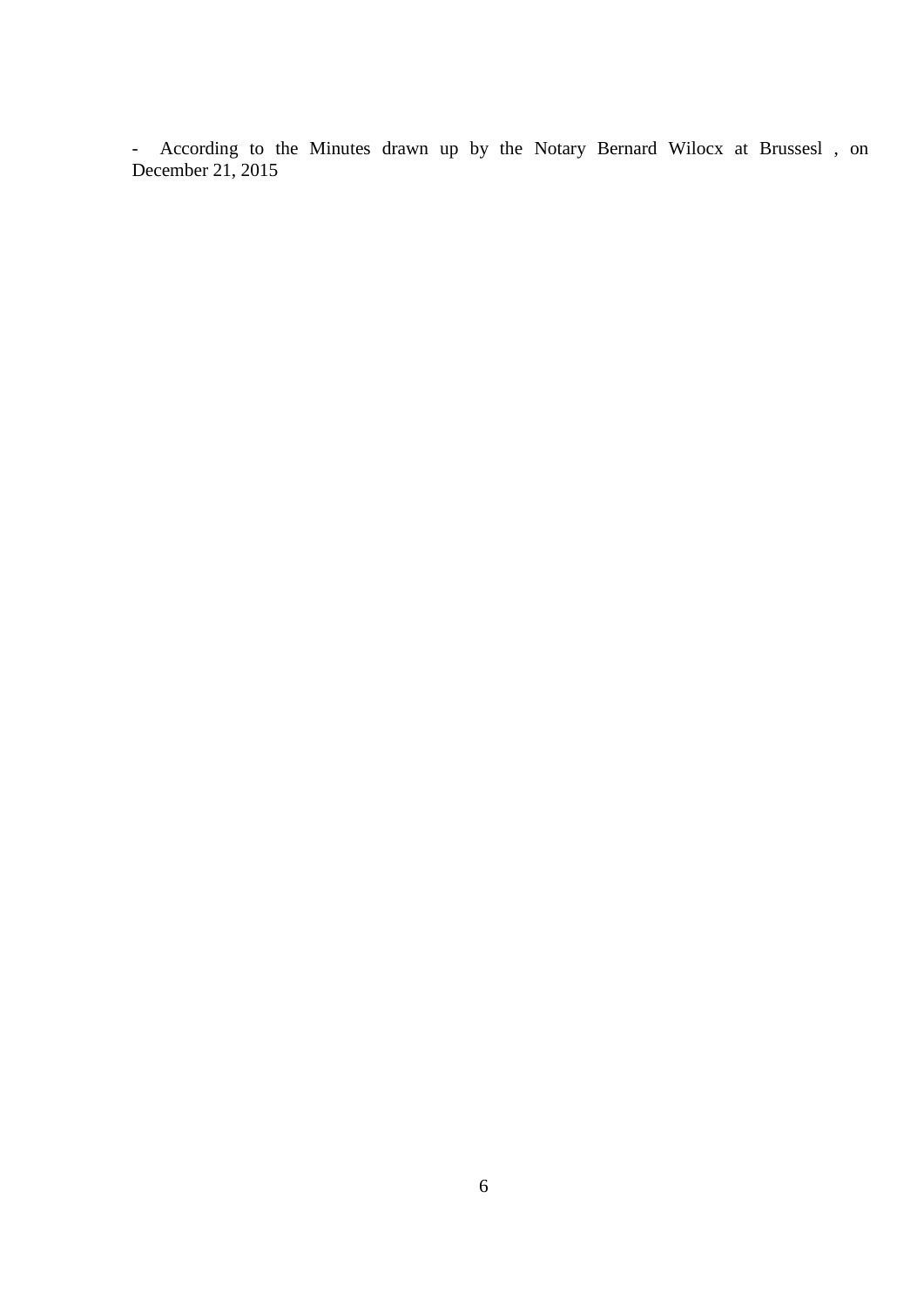# **BY-LAWS**

### **(after the Notarial deed of December 21, 2015)**

### **CHAPTER 1**

### **FORM, COMPANY NAME, REGISTERED OFFICE, PURPOSE, DURATION**

**Article 1** - The Company, constituted in the form of a limited partnership on December 26, 1863, is in the form of a corporation. Its corporate name is **"Solvay."** It is a corporation making or having made a public offering.

**Article 2 -** The registered office is established at 1120 Brussels, rue de Ransbeek, 310,

It may be transferred elsewhere in Belgium by simple decision of the Board of Directors published in the Annexes of the *Moniteur Belge* (Belgian Gazette).

The corporation may, by simple decision of its Board of Directors, establish administrative headquarters, branches or agencies in Belgium and abroad.

### **Article 3**

The purpose of the corporation is:

to hold and manage, directly or indirectly, interests in companies, enterprises or entities whose purpose is directly or indirectly linked to the manufacturing, exploitation, marketing, research and development of industrial and commercial activities or services primarily but not exclusively in the chemicals sector, its different disciplines and specialties, and activities connected, derived from and incidental thereto as well as activities in the sector of the exploitation and processing of natural resources, in Belgium as well as abroad:

to conduct, both in Belgium and abroad, on its own behalf or on behalf of third parties, the manufacturing, exploitation, marketing, research and development, handling, processing, transportation and management activities in the business sectors noted above.

In general, it may exercise any commercial, industrial, financial or research operations, or those involving real or moveable property, in Belgium and abroad, with a direct or indirect connection or benefiting directly or indirectly the realisation of its corporate purpose.

#### **Article 4**

The Company is established for an unlimited period.

It may be dissolved at any time by the shareholders' meeting held under the conditions prescribed for amendments to the By-laws.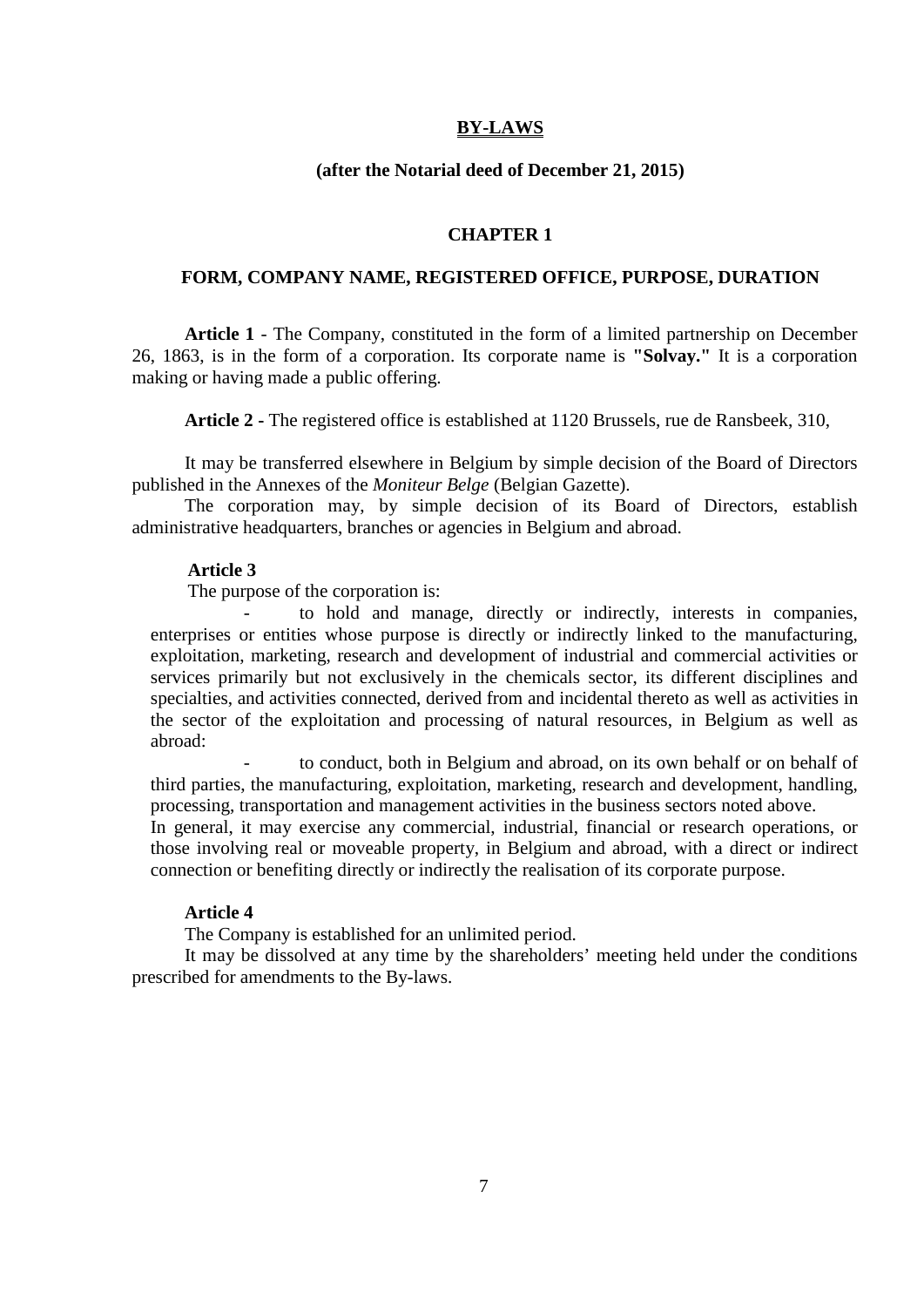# **CHAPTER II**

### **REGISTERED CAPITAL AND STOCK**

# **Article 5**

The registered capital is one billion five hundred eighty eight million one hundred forty six thousand two hundred and forty euros (1.588.146.240 EUR). It is represented by one hundred and five million eight hundred and seventy six thousand four hundred and sixteen (105.876.416) shares without designated par value.

### **Article 6**

§1 These one hundred and five million eight hundred and seventy six thousand four hundred and sixteen (105.876.416) shares without designated par value are entirely paid up. They are dematerialised or registered as permitted by the law. Their holder may, at any time, request conversion of the shares into dematerialised shares (at the holder's cost) or into registered shares (without charge).

§2 The dematerialised share is represented by an accounting entry in the name of the owner or of the holder with a recognised account keeper or a clearing house.

The registered share is represented by an entry in the company's register of registered shares kept at the registered office. Any shareholder many consult the register with regard to his/her shares.

#### **Article 7**

The registered capital may be increased or decreased by decision of the shareholders' meeting, held under the conditions laid down for amendments to the By-laws.

The increase may be effected through the creation of new shares of the same type as the existing shares or of shares enjoying other rights or representing a different quota of the registered capital. These shares may be paid either in cash or through a contribution in kind; or be issued as representation of reserves incorporated into the capital.

Barring decision to the contrary by the shareholders' meeting, taken under the conditions required for amendments to the By-laws, the new shares to be subscribed in cash are offered by preference to shareholders of old shares, regardless of the type and degree of payment under subscription, in proportion to these shareholders' portion of the share capital; the Board of Directors proposes to the General Shareholders' Meeting the conditions and prices at which the new shares may be offered by preference to these shareholders.

Upon each capital increase, the Board of Directors may conclude, under conditions that it deems proper, any agreements in order to ensure the subscription of any or all of the new shares to be issued.

### **Article 7bis**

In the framework of the acquisition of Cytec industries Inc., the board of directors is authorized to (i) increase the registered capital by contributions in cash that amount to a maximum of EUR 1.5 billion, of which a maximum amount of EUR 1,270,516,995 will be allocated to the account "capital" and the remainder to the account "issuance premium", and (ii) determine all the terms of the capital increase, the issuance of the shares and their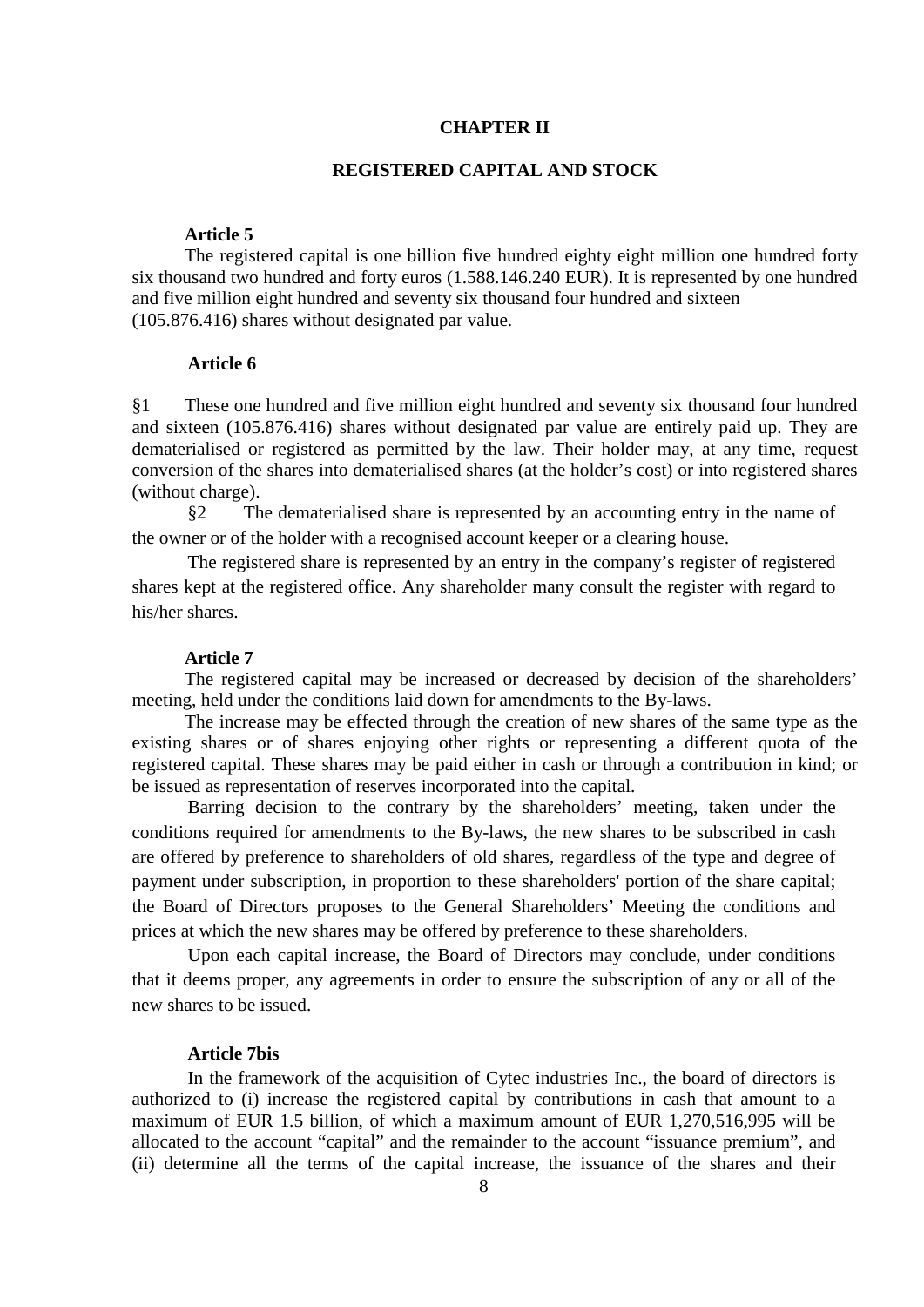placement. This authorization is granted to the board of directors until 31 December 2016 (inclusive) and will expire on the following day if, by that date, the board of directors has not made use of such authorization in full or in part, as the case may be for the amount that has not been used by the board of directors. Any capital increase decided by the board of directors on the basis of this authorization must take place either with statutory preferential subscription right or non-statutory preferential subscription right

#### **Article 8**

In accordance with Articles 620 par. 1 and 622 par. 2 of the Companies Code, the Board of Directors is authorised, without any further action by the General Shareholders' Meeting, within the limits stipulated by the law and for a period of three years beginning on the day of publication in the Annexes of the *Moniteur belge* (Belgian Gazette) of the decision of the Extraordinary Shareholders' Meeting of May 10, 2011, to acquire, exchange and/or alienate on the Stock Exchange, or in any other manner, the company's treasury shares with a view to avoiding serious and imminent damage to it.

The authorisation in paragraph 1 above is also valid without further action by the General Shareholders' Meeting, and for the same duration, for the acquisition, exchange and/or alienation of the company's treasury shares carried out by the subsidiaries referred to in Article 627 of the Companies Code and is without prejudice to the authority of the governing bodies of such subsidiaries.

# **Article 9**

1° The Board of Directors is authorised, during a period of five years from the General Shareholders' Meeting of May twelve two thousand nine (May 12, 2009), to acquire up to a maximum of sixteen million nine hundred forty thousand (16,940,000) shares of the Company, at a unit price between twenty Euros (20 EUR) and one hundred fifty Euros (150 EUR).

2° The shares thus acquired may, without prior authorisation of the General Shareholders' Meeting, be alienated by the Board of Directors, whether on or off exchange, under conditions that it determines, in conformity with the law.

3° The authorisations referred to in points 1 and 2 above apply also to acquisitions and alienations made by the direct subsidiaries under Article 627 of the Companies Code.

The shares acquired by these subsidiaries shall be applied to the total of sixteen million, nine hundred forty thousand (16,940,000) shares referred to in point 1.

#### **Article 10**

The Board of Directors shall make calls for funds on shares that are not fully paid up and shall determine the timing of payment.

The call for funds shall be sent by registered mail.

The shares can only be paid up early upon authorisation by the Board of Directors and in accordance with the conditions the Board may determine.

Any payment that has not been made as of the maturity date shall give rise by right to interest set at the legal rate.

In addition, the Board of Directors has the right, one month after sending to the defaulting shareholder a notice by certified mail or by a process server, to sell the shares for which the called payments have not been made, without prejudice of the right to claim from the defaulting shareholder the balance due, as well as any possible liquidated damages.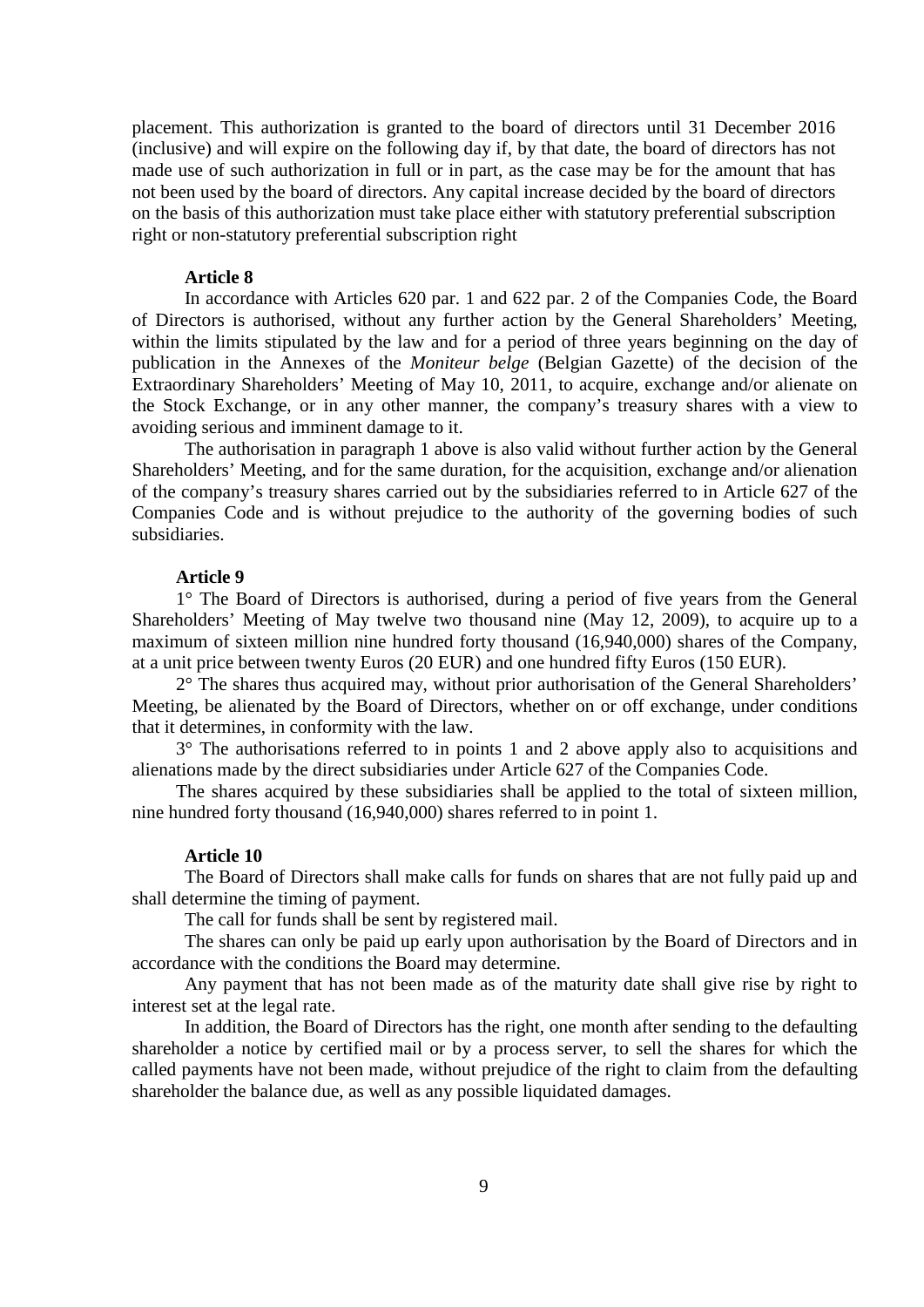The Company recognises only one owner per share.

In order to exercise their rights, the co-owners, usufructuaries and bare owners, secured creditors and pledgors, shall appoint one person as owner of the security with regards to the Company, for lack of which the exercise of the rights relating thereto shall be suspended.

# **Article 12**

The heirs, legatees, creditors or assigns may not, for any reason whatsoever, cause seals to be affixed to the Company's property or assets, demand an inventory thereof, or interfere in any way in its management.

They must, for exercise of their rights, refer to the current By-laws, to the Annual Financial Statements and to the decisions of the General Shareholders' Meeting and the Board of Directors.

### **Article 13**

1° The physical or legal person who acquires shares in the company conferring voting rights in the General Shareholders' Meeting, must declare, within legal time limits, to the Company and to the FSMA, the number of shares that he owns, when the voting rights attached thereto, alone or in concert as defined by law, cross the threshold of three percent of the total existing voting rights.

The same will hold when the person required to make the initial declaration mentioned hereinabove, shall increase the number of shares with voting rights up to five percent and up to seven and one-half percent, and for each crossing of a threshold in multiples of five percent of the total of the existing voting rights.

This person will have to make the same declaration when following an assignment, the voting rights that he holds, alone or in concert as defined by law, drops below the thresholds cited above.

2° Barring the legal exemptions that must be understood in relation to the thresholds stated hereinabove, no one can vote at the Company's General Shareholders' Meeting for a number of votes greater than that corresponding to the shares he has declared in compliance with the law and the present By-laws, at least twenty days before the date of such Meeting.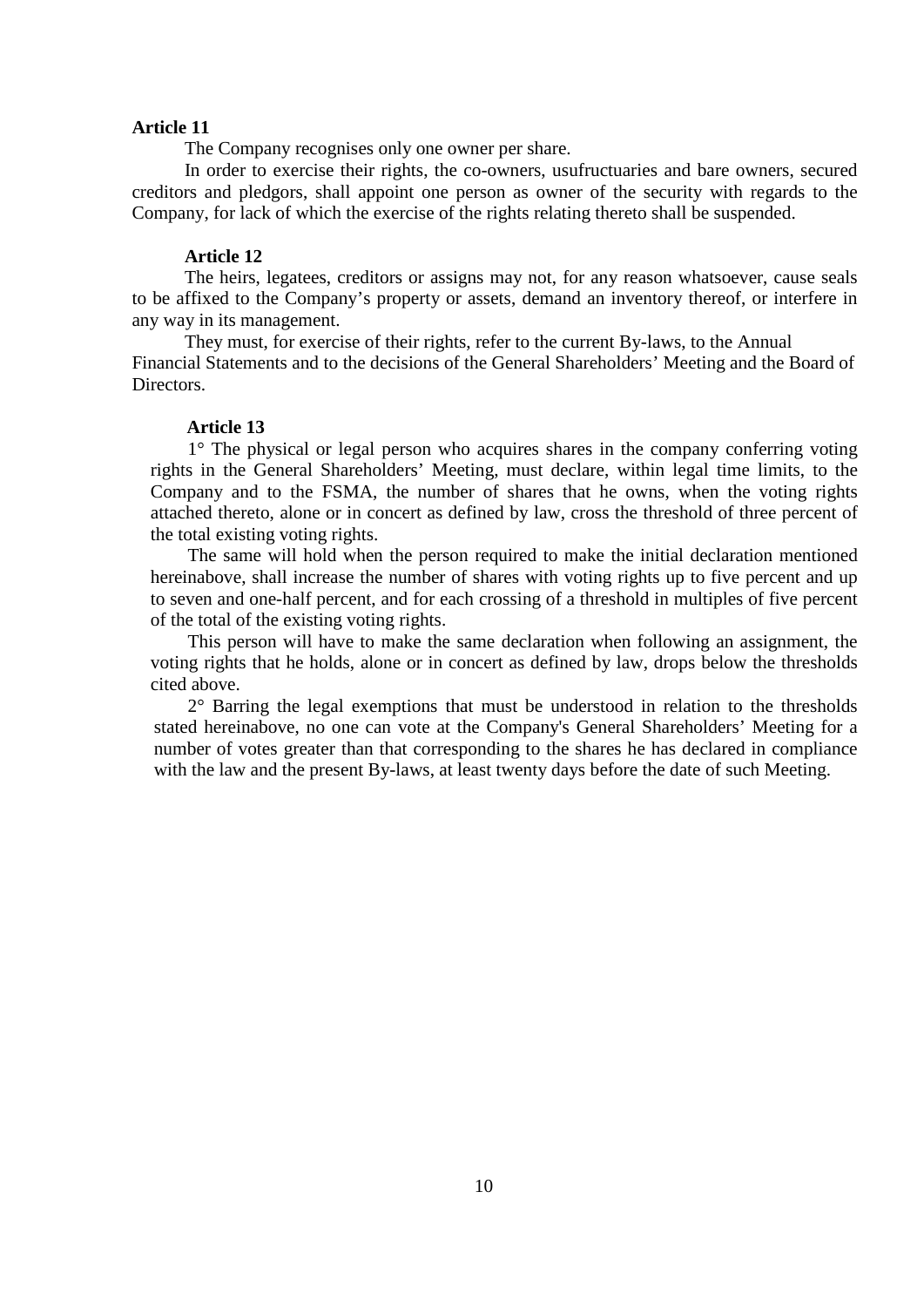# **CHAPTER III**

### **ADMINISTRATION**

# **Article 14**

The Corporation shall be managed by a Board composed of no less than five members; their number is determined by the General Shareholders' Meeting.

# **Article 15**

The Directors are appointed by the General Shareholders' Meeting for a term of four years maximum. They are eligible for re-election.

The candidates for a term as Director must be received in writing by the Company at least forty days before the General Shareholders' Meeting, or they shall be deemed inadmissible.

#### **Article 16**

In case of a vacancy on the Board resulting from death, resignation or any other cause, the incumbent Directors have the right to make an appointment to temporarily fill it; until the next Shareholders' Meeting that proceeds to the definitive election.

The Board member appointed to replace the one who left office before the end of his term shall complete that term.

# **Article 17**

The Directors shall not incur any personal liability resulting from their duties; they shall be accountable only for the execution of their duties.

# **Article 18**

The Board of Directors elects a Chairman from among its members.

The Board of Directors may delegate the day-to-day management of the Company to the Executive Committee and/or to one or more Directors, who are members of the Executive Committee, acting separately. The Board of Directors may delegate complementary powers to the Executive Committee. The members of the Executive Committee may be Directors or not. Each of the members of the Executive Committee is appointed by the Board of Directors. The Chairman of this Committee is appointed by the Board of Directors from among the Directors of the Company.

In addition, the Board of Directors creates consultative committees within itself under Article 522 of the Companies Code, and especially an Audit Committee as provided in Article 526 bis of the Companies Code, with, in particular, the missions provided by such Article.

The Board determines the powers attached to the duties, delegations and mandates set forth in the preceding paragraphs. It may revoke them at any time.

The Board of Directors and the Executive Committee, as well as the Director(s) in charge of daily management may, within the framework of their powers, also confer special and specific powers to one or more people of their choice.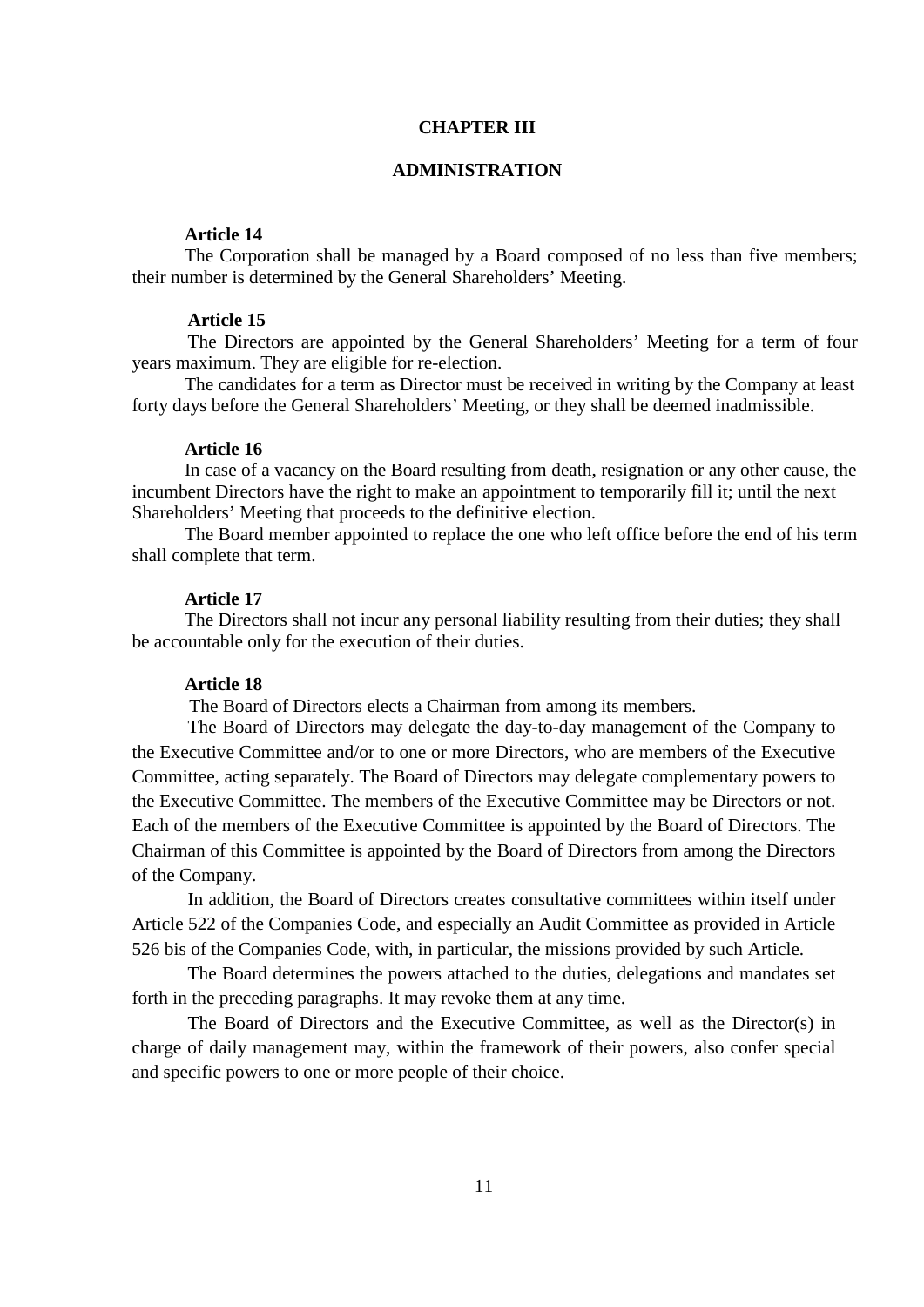The holders of special powers may partially delegate their powers to one or more people for whom they assume responsibility by derogation from Article 1994, Art.1 of the Civil Code.

### **Article 19**

The Board of Directors shall meet as often as the Company's interests so require; upon being convened by the Chairman who shall chair such meetings. Should he be unable to do so, he shall be replaced by a Director with day-to-day responsibilities. The Board shall be convened each time that the Executive Committee, a Director with day-to-day responsibilities or three Directors shall so request.

The meetings must be convened with at least five days advance notice, except in an emergency, an explanation of which must be put in the Minutes. The meetings are held at the location indicated in the notice convening the meeting. Any Director who cannot be physically present for deliberations of the Board, shall be able to participate by telephone, video conference or any other similar means of communication.

In the exceptional circumstances duly justified by urgency and the company's interest, and insofar as the law allows, the decisions of the Board of Directors may be taken, at the initiative of the Chairman of the Board or of the Executive Committee, by unanimous consent of the Directors expressed in writing.

#### **Article 20**

Without prejudice to the provisions of Article 24, no fewer than half of the members of the Board shall be present or represented in order for the Board to validly transact its business and act. This quorum shall be reached for each agenda item, taking into account those Directors who are able to vote and therefore without counting those Directors who are obliged to withdraw because of conflict of interests of a patrimonial nature under Article 523 of the Companies Code. Should this quorum not be reached for one or more agenda items, the Board may nevertheless, at a second meeting held upon second notice of convening within two weeks at the latest, deliberate on the matters carried over from the previous meeting's agenda on which no decision was taken, regardless of the number of Directors present or represented.

Subject to Article 24, the Board's decisions shall be taken by an absolute majority of those voting. In the event of a tie vote, the meeting's chairman shall have the deciding vote.

Any Director who cannot be physically in attendance at the meetings may give his proxy, by mail, facsimile or electronic mail, to one of his colleagues on the Board to represent him at a given meeting of the Board and to vote in his place. In this case, the proxy giver will be considered present for the purpose of quorums and votes. However, no Director can represent more than one of his colleagues.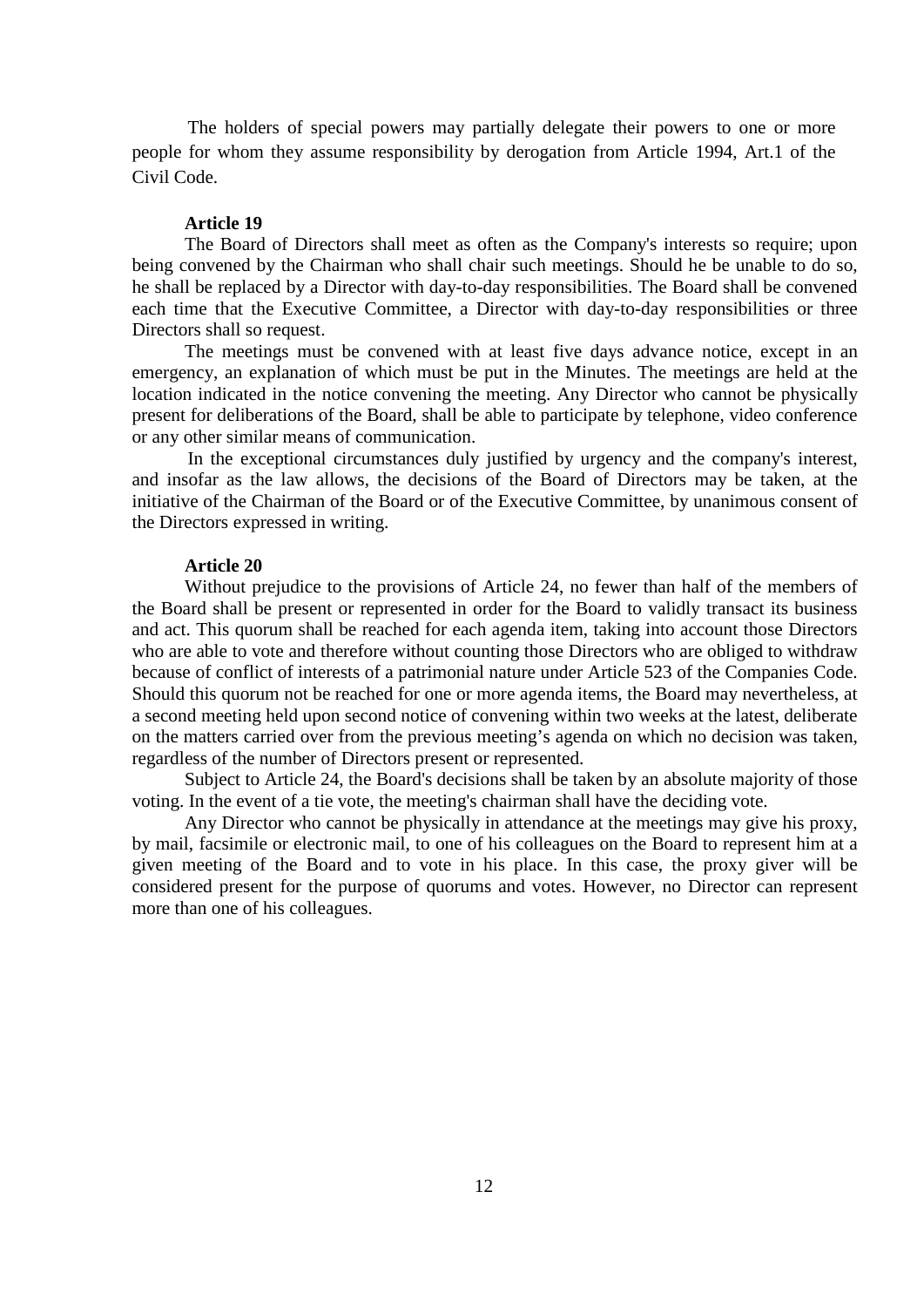The deliberations of the Board of Directors shall be recorded in minutes signed by those members who were present and voting. The proxies shall also sign for the Directors unable to attend or absent, whom they represent. The Minutes shall be kept in a special register. The proxies of the members represented shall be attached thereto.

Any copies or extracts to be produced in court or elsewhere shall be signed, either by the Chairman or by two Directors.

### **Article 22**

The Board of Directors has the authority to undertake all actions necessary or useful for the fulfilment of the Company's purpose, with the exception of those reserved by law for the Shareholders' Meeting.

### **Article 23**

The Board of Directors can only, however, take actions that would substantially modify the activities of the Company or its group by a majority of three-quarters of the votes of the members present or represented comprising the Board.

Actions that substantially modify the activities of the company or its group are considered to be: actions for investment, acquisition, shareholding, divestment or assignment, in any form whatsoever, representing an enterprise value of at least two billion Euros  $(2,000,000,000$  EUR) or generating either sales of at least two billion Euros (2,000,000,000 EUR), or a contribution to the Group's operating results of at least two hundred fifty million Euros (250,000,000 EUR).

# **Article 24**

The Company is represented, in its acts and in court, by two Directors acting together, one of whom is the Chairman of the Board and/or a member of the Executive Committee. With respect to third parties, they need not demonstrate prior authorisation from the Board of Directors.

The Executive Committee organises the Company's representation in the framework of the powers delegated to it by the Board of Directors.

The Board of Directors may, on the other hand, delegate to any other persons, whether or not chosen from among it or not, special powers to act on behalf of the Company.

#### **Article 25**

The members of the Executive Committee are obligated to actively be involved in corporate affairs, without taking any positions that would prevent them from carrying out the duties inherent to the powers delegated to the Committee.

They may, however, administer companies and enterprises in which the Company has an interest, and be involved in such activity as a company matter. The compensation, fixed fees or payments that they receive in this regard must, except for exceptional circumstances to be evaluated by the General Shareholders' Meeting, be paid to the Company or be deducted from the compensation and benefits due by it to the interested parties.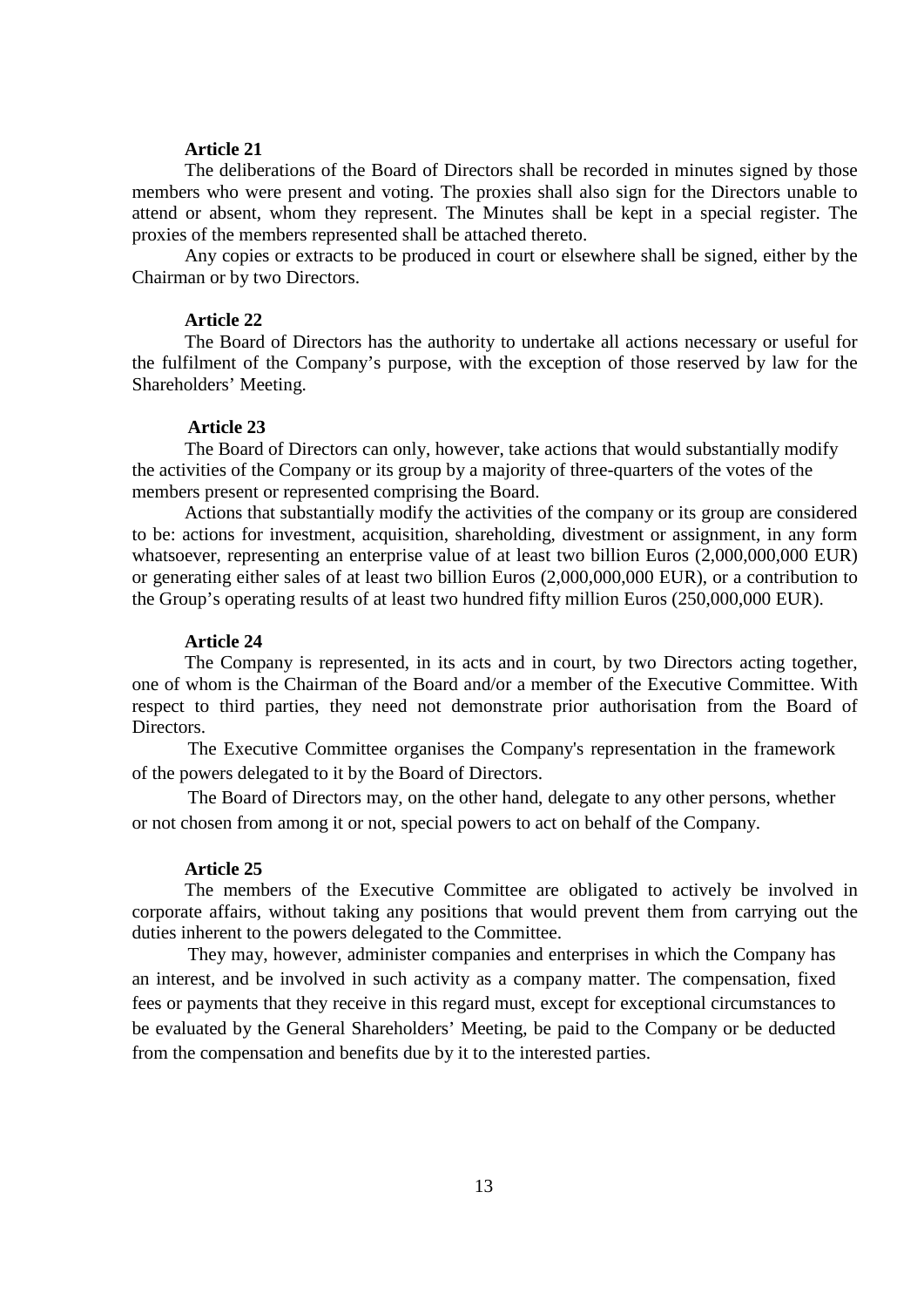The Directors shall receive compensation payable from overhead costs for which the Shareholders' Meeting shall determine the amount and terms of payment. The decision of the Shareholders' Meeting shall stand until another decision to the contrary.

The Board of Directors shall be authorised to grant to the Directors with special duties (Chairman, Directors charged with day-to-day management) fixed compensation in addition to that provided for in the above paragraph.

Each of the Directors responsible for day-to-day management is also entitled to variable compensation determined by the Board of Directors on the basis of their individual results and of the consolidated results of the Solvay Group.

The amounts referred to in the two preceding sub-sections are also paid out of overhead costs.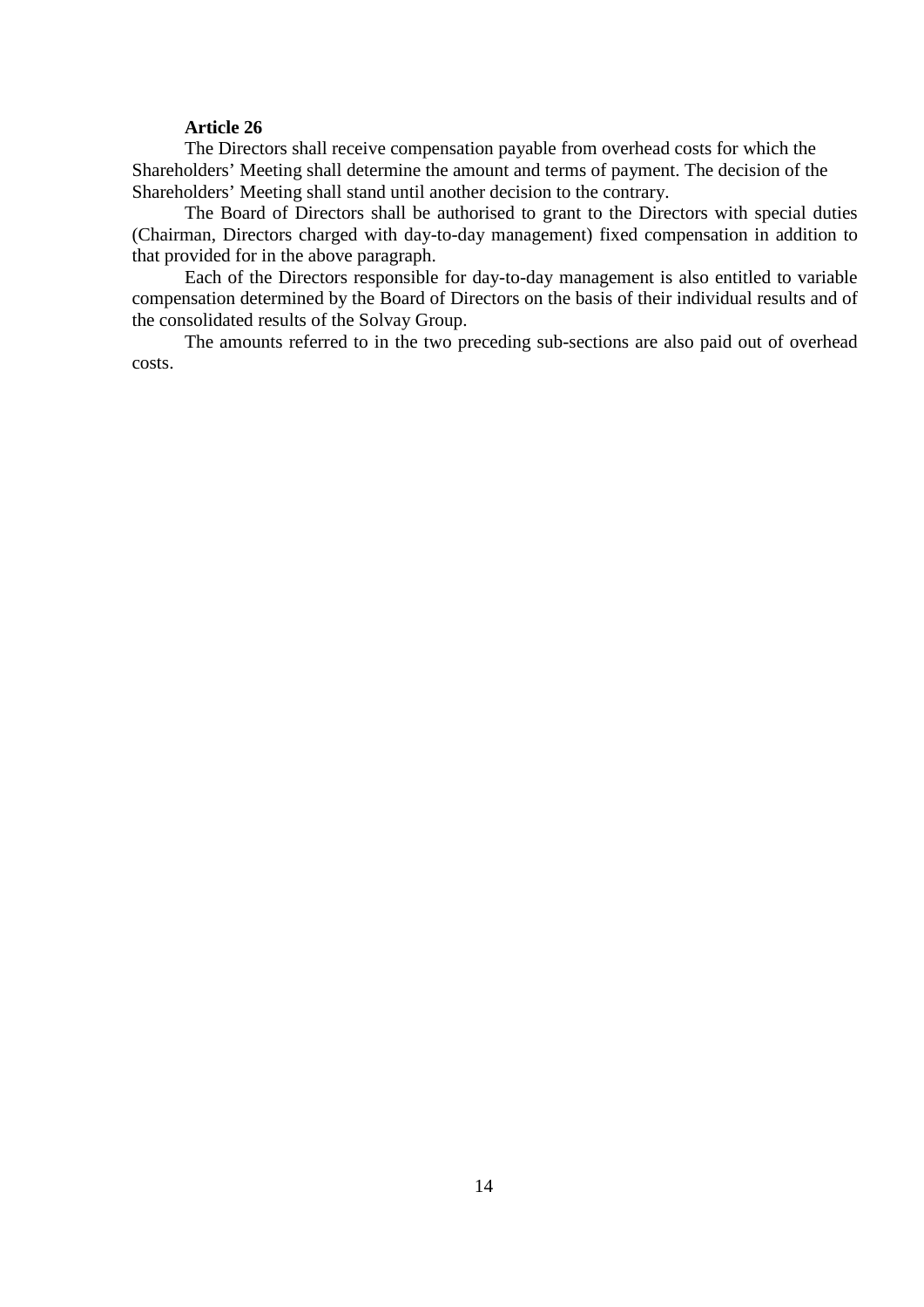# **CHAPTER IV**

### **AUDITING**

# **Article 27**

Auditing of the Company's financial position, of its annual financial statements and the compliance with the Companies Code and the By-laws of the transactions recorded in the annual financial statements shall be entrusted to one or more auditors appointed by the Shareholders' Meeting from among natural persons or legal entities belonging to the *Institut des Reviseurs d'Entreprises* [Corporate Auditors Institute]. The duties and powers of the auditor(s) shall be those recognised by law. The Shareholders' Meeting shall determine the number of auditors to be appointed and set their compensation in accordance with the law. The auditors shall further be entitled to recover their travel expenses incurred for the purpose of auditing the Company's plants or offices.

The Shareholders' Meeting may also appoint one or more substitute auditors.

#### **Article 28**

The Auditors shall be appointed for a renewable three-year term. The Shareholders' Meeting shall not dismiss the Auditor(s) without just reason.

# **Article 29**

Should the annual Shareholders' Meeting appoint several Auditors, they shall form a Board of Auditors. They may divide the duties of auditing the Company among themselves. The Board shall deliberate in accordance with the ordinary rules governing deliberative bodies.

This Board shall meet as often as it deems necessary for the completion of its work. Each member shall be entitled to call a meeting.

Minutes of the meetings shall be kept.

# **Article 30**

Should an Auditor be unable to exercise his duties, on account of death or any other cause, during his term of office, a Substitute Auditor appointed under Article 27 – should that option have been exercised – shall complete his predecessor's term.

In the absence of a Substitute Auditor, the Board of Directors shall immediately call a Shareholders' Meeting in order to fill the vacancy.

In the event that an Auditor should be replaced by his substitute during his term of office, the latter shall be entitled to his predecessor's compensation as set under Article 27, on a *pro rata* basis.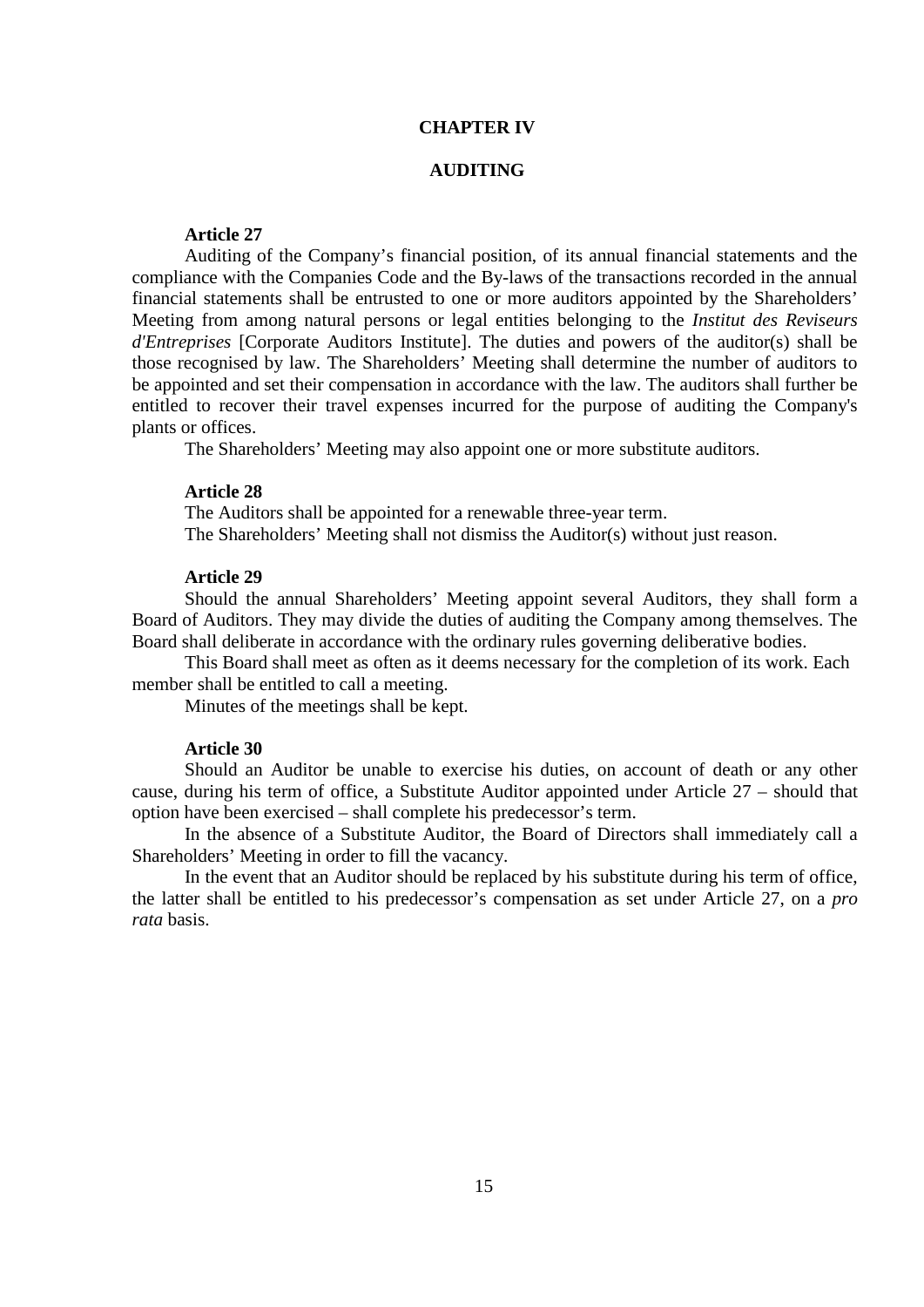# **CHAPTER V**

### **SHAREHOLDERS' MEETINGS**

# **Article 31**

Duly constituted Shareholders' Meetings shall represent all the shareholders. The Shareholders' Meeting shall include all those shareholders who have met their obligations under the law and the present by-laws.

It has the powers provided by law. It has the right to interpret these By-laws.

Its decisions are binding for all, even for those shareholders who are absent, incapable or dissenting.

#### **Article 32**

The Ordinary Shareholders' Meeting shall be held on the second Tuesday of May at 10:30 a.m.

The Board of Directors and the Auditors may call Extraordinary Shareholders' Meetings and set their agendas. They shall call them upon the request of shareholders representing onefifth of the registered capital. In that case, the shareholders shall indicate the items to be included on the agenda in their request for a meeting.

One or more shareholders together possessing at least three percent of the capital, may, under the conditions set by the Companies Code, require that items be placed on the agenda of any General Shareholders' Meeting and propose suggested decisions concerning items on or to be placed on the agenda for a meeting already convened.

### **Article 33**

The Shareholders' Meetings, both ordinary and extraordinary, shall be held at the registered office or any other location indicated in the notice of the meeting.

# **Article 34**

Notices convening any Shareholders' Meeting shall contain the agenda and the proposals for decisions and are communicated by way of an announcement published, at least 30 days before the meeting, in the *Moniteur belge* [Belgian Gazette], as well as in a national press outlet and in the media under the conditions required by the Companies Code, it being understood that if a second convocation is necessary, the time frame shall be at least seventeen days before the meeting.

In addition, the convocations are communicated within the same time frames to the shareholders personally, but without having to confirm that such procedure was carried out. This communication is made by regular mail unless the recipients have individually, expressly and in writing, accepted to receive the convocation by another means of communication.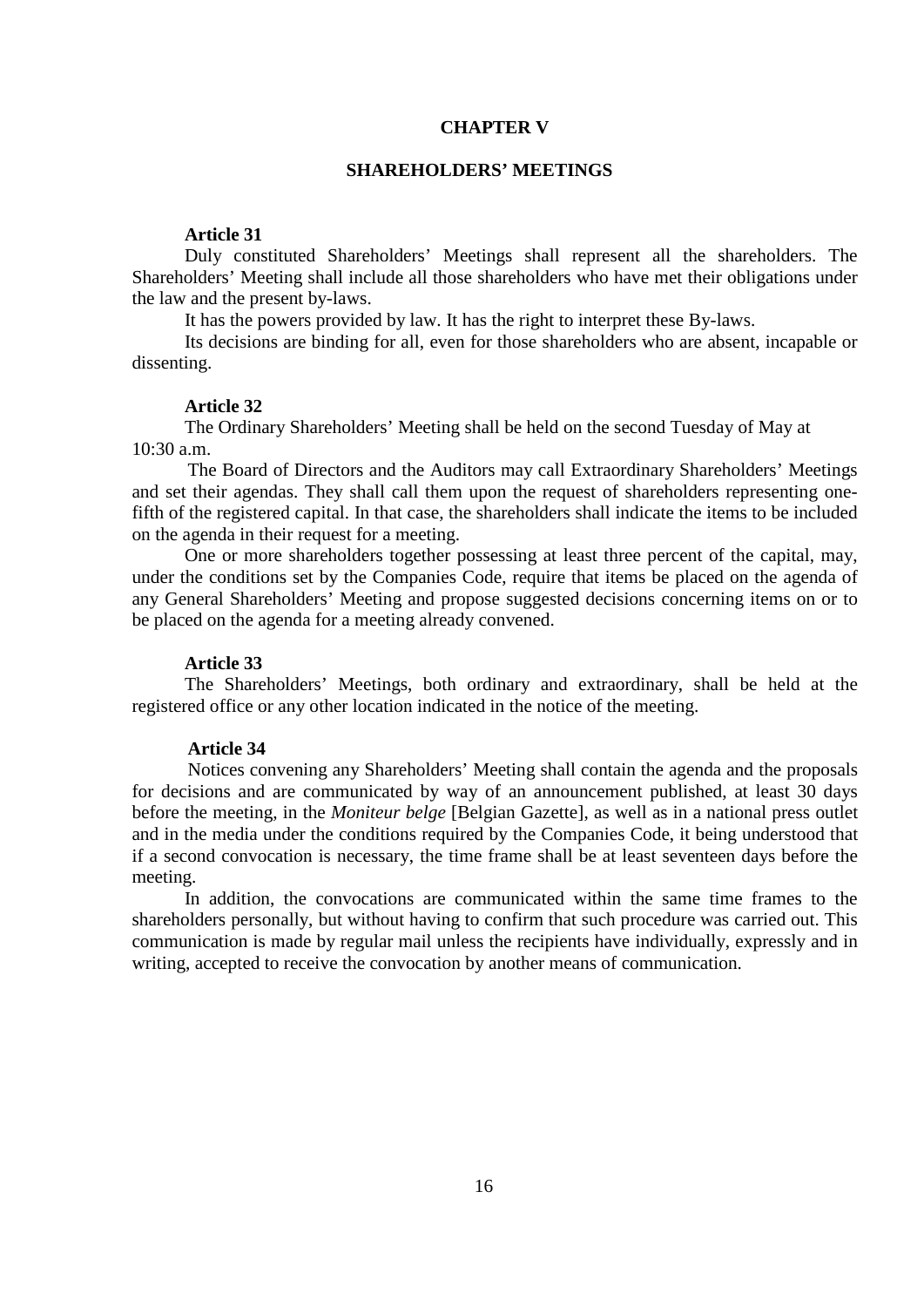In order to take part in the meeting, the shareholders must register their shares by midnight (Belgium time) on the fourteenth day preceding the meeting. On this registration date, the dematerialised shares must be registered in the accounts of an approved depository or clearing house and the registered shares must be recorded in the register of an approved account keeper or a clearing house and the registered shares must be recorded on the register of the Company's registered shares. The shareholders shall have to notify the Company or the person so designated, in writing, at the latest the sixth day before the meeting, of their intention to attend the meeting, indicating the number of shares that they shall represent.

The voting rights attached to partially paid up shares on which payments have not been made shall be suspended for as long as such payments, duly requested and required, have not been made.

#### **Article 36**

The Shareholders shall vote in person or by proxy under the conditions set by the Companies Code. A proxy may represent several shareholders.

The co-owners, usufructuaries and bare owners, secured creditors and pledgors shall ensure that they are respectively represented by one single person.

Without prejudice to the procedures laid down in Article 37, the proxies, whose form is determined by the Board of Directors, shall be notified to the place or places indicated or, as appropriate, to the electronic mail address indicated in the notice of the meeting, so that it reaches the company at least six days before the meeting.

At each General Shareholders' Meeting, an attendance list shall be kept.

### **Article 37**

The General Shareholders' Meeting shall be duly convened and validly deliberate, unless the law requires a quorum, regardless of the number of shares represented. Its decisions shall be made by an absolute majority of those voting unless otherwise provided for in the law and the By-laws.

Voting shall be done by a show of hands or a roll call unless a majority of the Shareholders' Meeting decides otherwise.

In cases of elections to office, if no candidate receives an absolute majority, there shall be a run-off between the two leading candidates. In the event of a tie, the older of the candidates shall be elected.

A secret ballot shall be organised for the appointment of members of the Board of Directors and the Auditors if one or more shareholders owning together at least one percent of the capital so requests, and if there are several candidates for the vacant position. Electronic votes are considered a secret ballot. The electronic voting procedures will be explained at the beginning of each Shareholders' Meeting.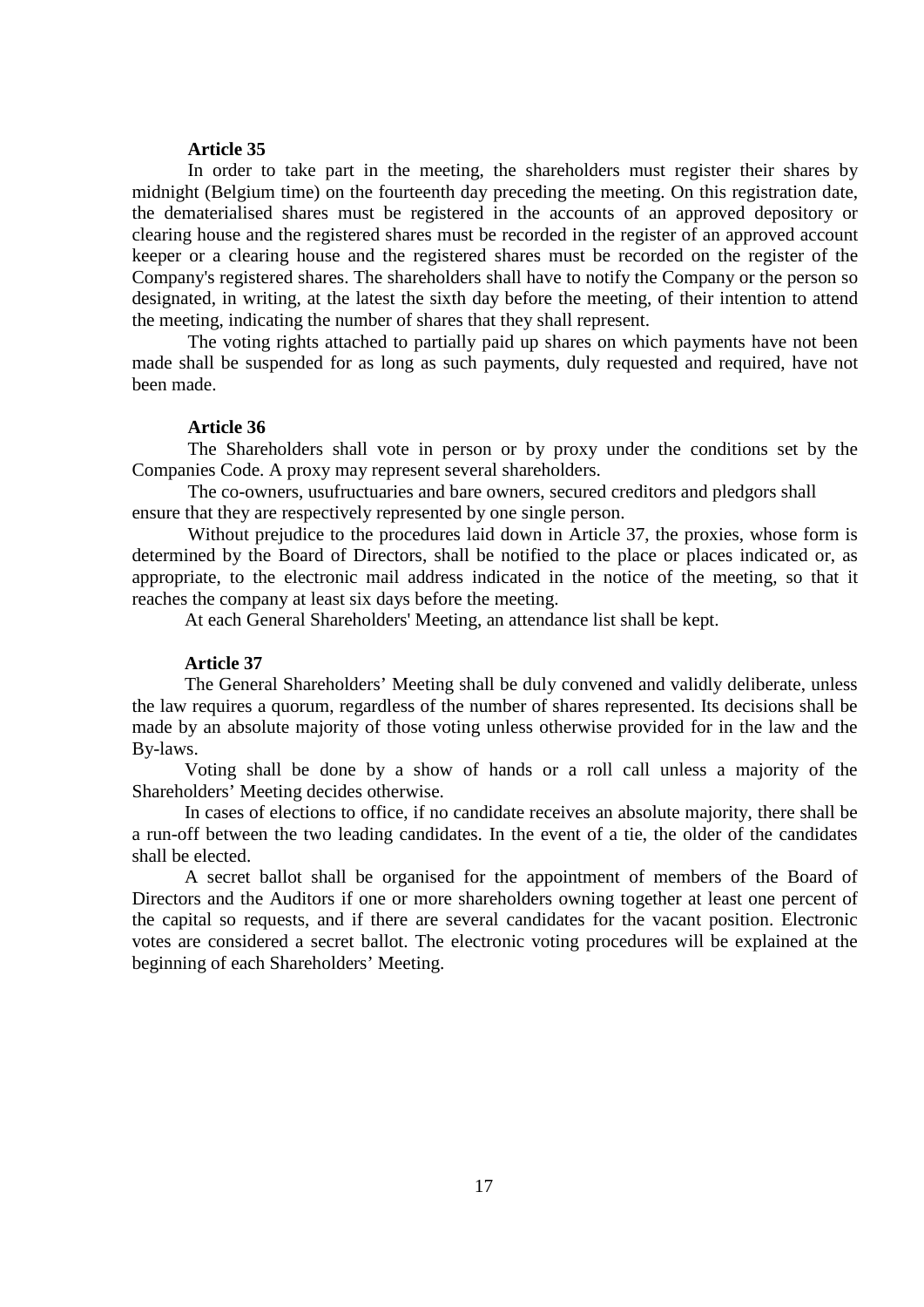Subject to legal restrictions, each share has the right to one vote.

However, as the law allows, limitations to the right to vote currently imposed by Article 544 of the Code of Companies will no longer apply.

#### **Article 39**

The Shareholders' Meeting shall be presided over by the Chairman of the Board of Directors, or, in his absence, by a Director authorised to do so by his colleagues.

The other members of the Board of Directors shall complete the panel.

The Chairman shall appoint the Secretary and designate two shareholders as ballot counters.

#### **Article 40**

The Shareholders' Meeting shall address only those proposals appearing on the agenda.

Apart from the right to extension provided by Article 555 of the Companies Code, the Board of Directors shall have the right to adjourn any regular or extraordinary meeting, whatever the items on the agenda.

It may make use of this right at any time, but only after the meeting has been called to order.

Its decision shall be notified to the Meeting by the Chairman before it is adjourned and shall be mentioned in the minutes of the meeting.

This adjournment shall imply that any decisions adopted during the meeting shall be null and void.

The shareholders shall meet, upon being newly convened, no more than five weeks later with the same agenda.

The formalities completed in order to attend the first meeting remain valid for the second meeting.

The meeting may be adjourned only once; the second meeting after an extension shall reach final decisions.

#### **Article 41**

The Minutes of the Shareholders' Meetings shall be signed by the Chairman of the Meeting, the Secretary, the vote counters and by those shareholders who so request.

Any copies or excerpts from these Minutes, to be submitted in court or elsewhere, shall be signed by the Chairman of the Board of Directors or by two members of the Board.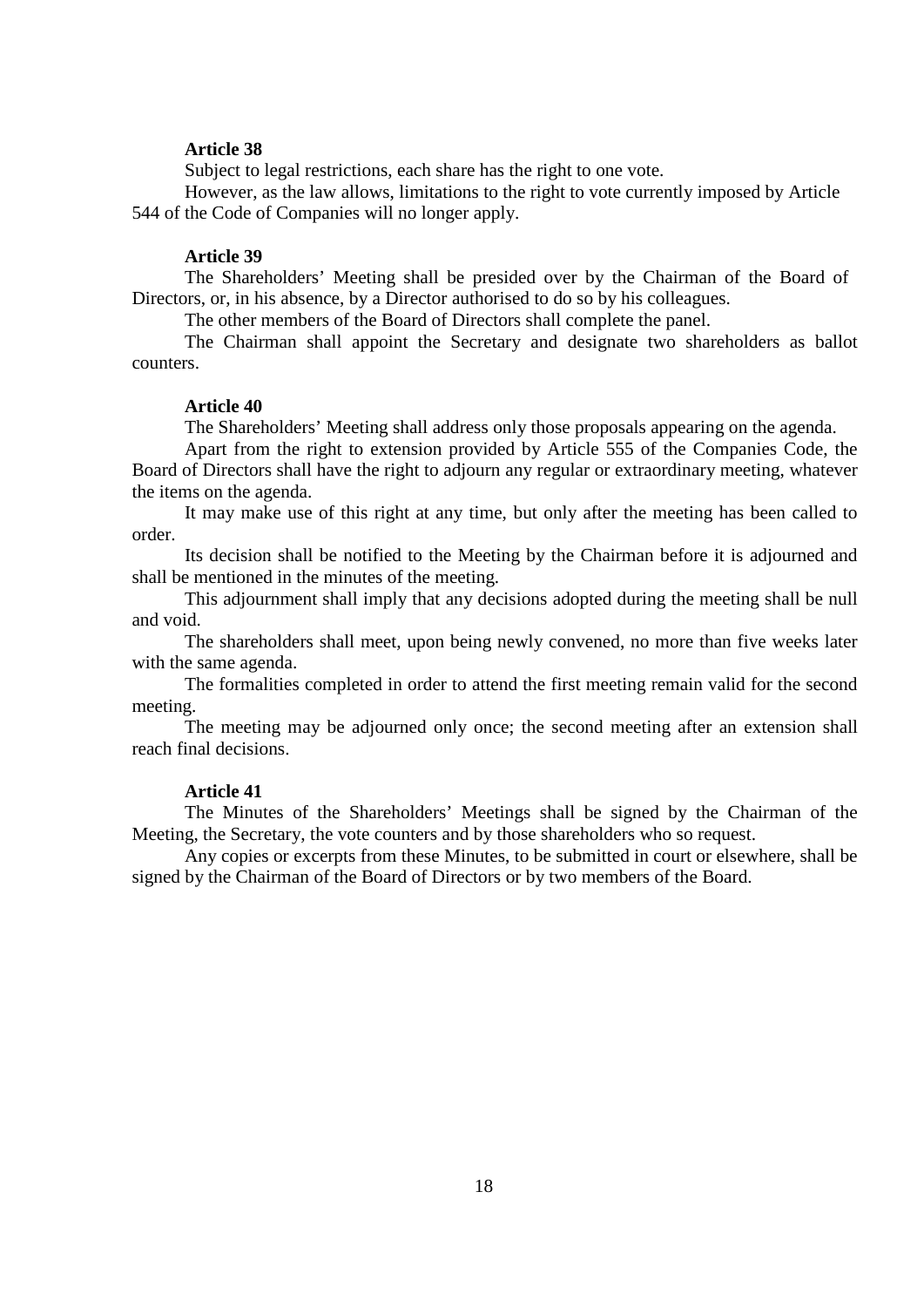# **CHAPTER VI**

### **INVENTORIES, BALANCE SHEETS, PROFITS AND DISTRIBUTION**

# **Article 42**

The fiscal year shall begin on January 1 and ends on December 31 of every year.

Every year, the Board of Directors shall draw up an inventory and close the annual financial statements. They shall assess the corporate assets and record the necessary depreciation and amortisation.

The annual financial statements shall include the balance sheet and the profit and loss statement as well as the annex.

At least forty-five days before the General Shareholders' Meeting, the Board of Directors shall submit the above-mentioned documents, along with its Management Report, to the Auditors, who shall issue the Audit Report as required by law.

# **Article 43**

No less than five percent of net profits shall be set aside for the legal reserve; this deduction shall cease to be obligatory when this reserve represents ten percent of the registered capital.

The Shareholders' Meeting shall determine the amounts from the surplus to be allocated to the creation of or allowance for reserve funds, or to retained earnings.

The balance shall be distributed "*pro rata liberationis"* among all the shares representing the capital.

### **Article 44**

Dividends shall be paid at the times and places designated by the Board of Directors but no later than December 31 following the General Shareholders' Meeting. The Board of Directors may also, under the conditions set in Article 618 of the Companies Code, decide to pay dividends in instalments.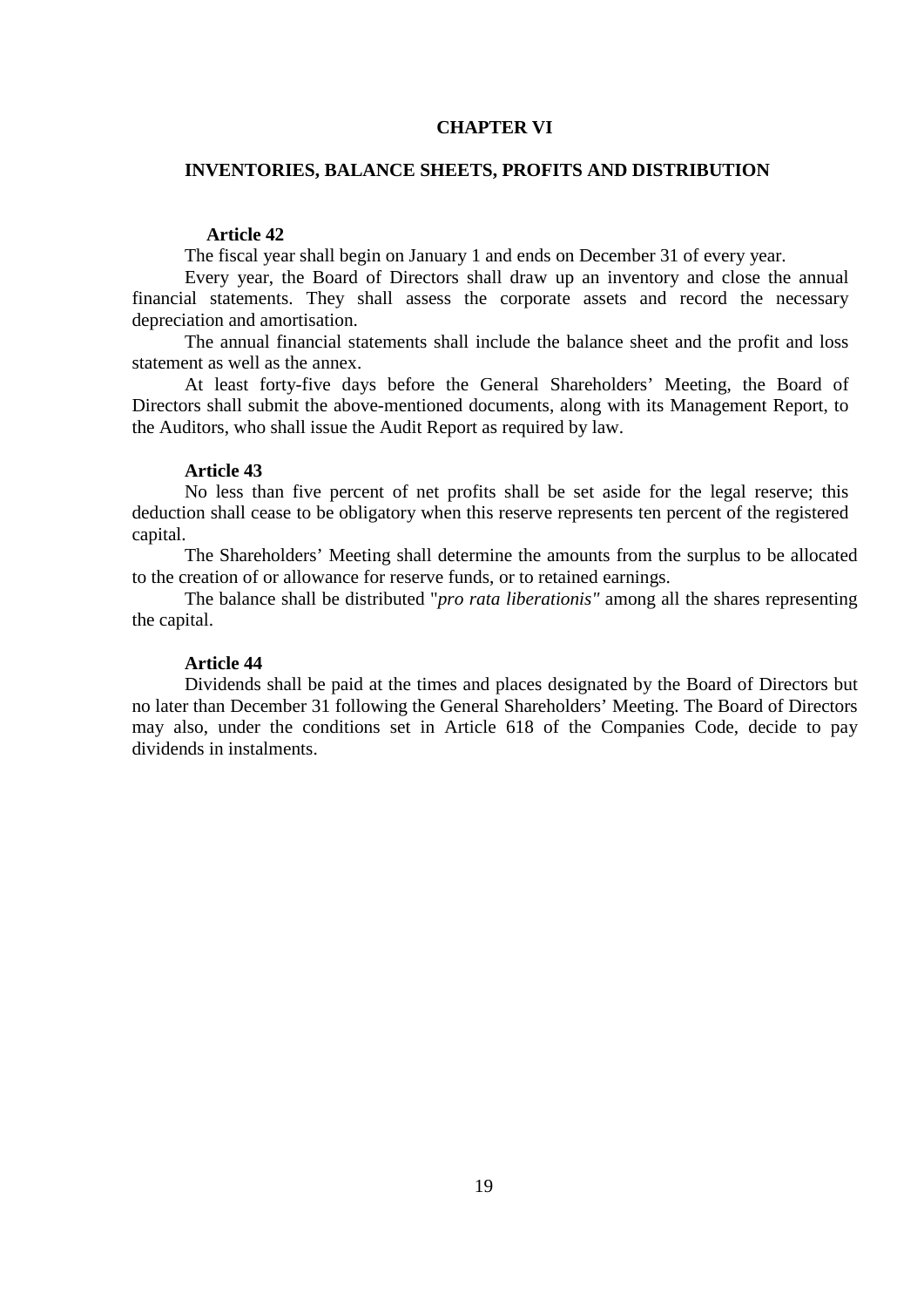# **CHAPTER VII**

#### **DISSOLUTION AND LIQUIDATION**

### **Article 45**

In the event of the Company's dissolution, whatever the cause and the timing, the General Shareholders' Meeting shall appoint the liquidators(s), determine their powers and their compensation and settle the terms of liquidation, in accordance with Articles 184 and following of the Companies Code.

In the absence of such an appointment by the Shareholders' Meeting, the Directors in office during the dissolution shall be liquidators by right and shall enjoy the broadest possible powers under the law.

#### **Article 46**

The liquidators shall notably be authorised to transfer all or part of the dissolved company's assets and rights to a Belgian or foreign company, either already in existence or to be established, in return for money or securities.

In the case of a merger or capital contribution, the obligations to shareholders of the dissolved Company may be met by granting them the shares in the company to which the contribution was made.

### **Article 47**

After the Company's outstanding debts and charges have been paid, or after provisions have been made for these amounts, the balance of corporate assets shall be equally distributed among all the shares.

If all the shares are not equally paid up, the liquidators, before proceeding with the distribution provided for in the above paragraph, should take these differing situations into account and restore the balance by placing all shares on an absolutely equal footing, either by a call for additional funds from the less paid up shares or by prior repayments in cash or in securities to the benefit of shares which were paid up to a greater extent.